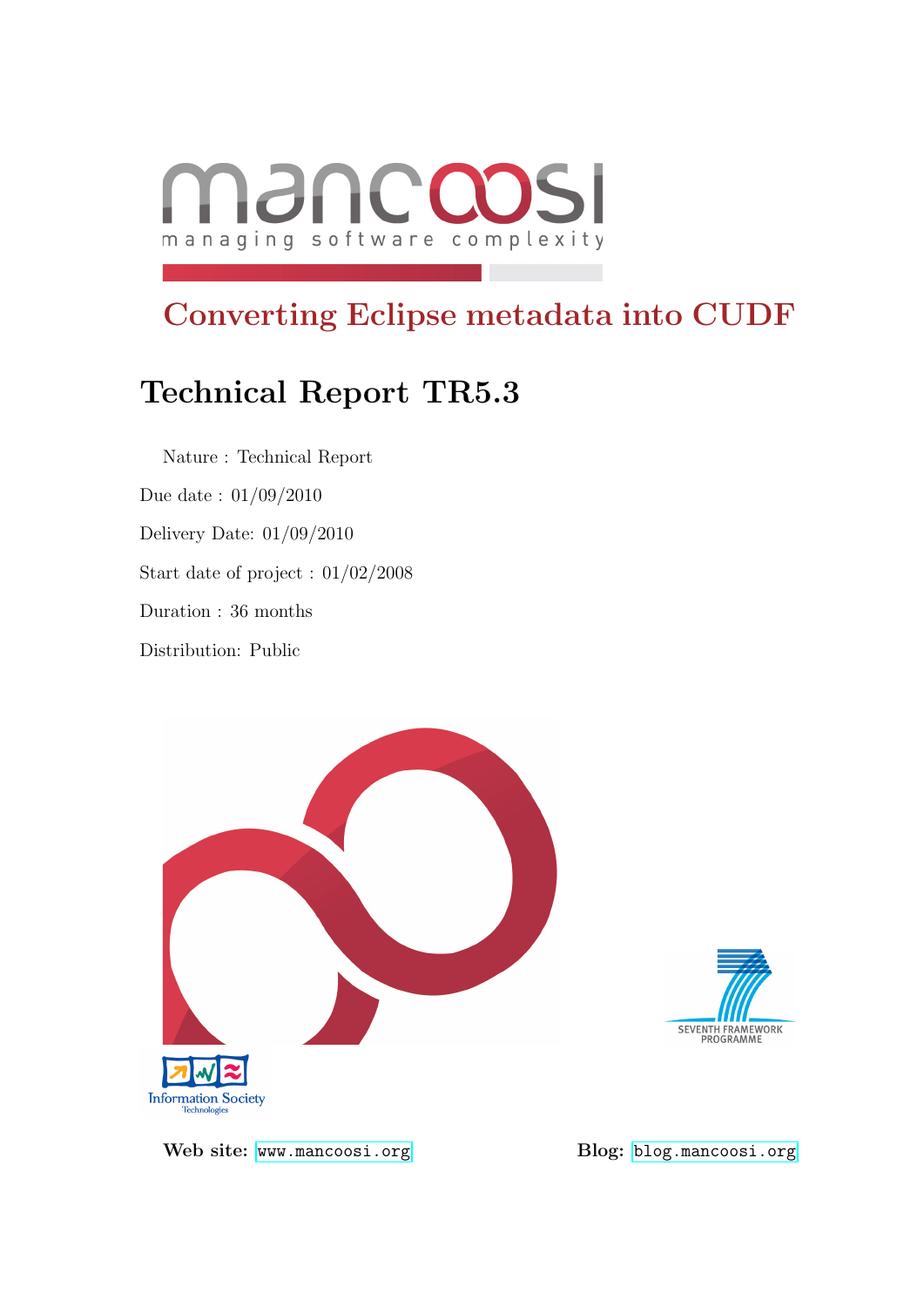

Specific Targeted Research Project Contract no.214898 Seventh Framework Programme: FP7-ICT-2007-1

List of the authors

| Project acronym        | <b>MANCOOSI</b>                                           |  |
|------------------------|-----------------------------------------------------------|--|
| Project full title     | Managing the Complexity of the Open Source Infrastructure |  |
| Project number         | 214898                                                    |  |
| Author list            | Cagdas Bozman                                             |  |
| <b>Reviewers</b>       | Pietro Abate                                              |  |
|                        | Roberto Di Cosmo                                          |  |
| Workpackage number     | WP5                                                       |  |
| Deliverable number     | 3                                                         |  |
| Document type          | Technical Report                                          |  |
| <b>Version</b>         |                                                           |  |
| Due date               | 01/09/2010                                                |  |
| Actual submission date | 01/09/2010                                                |  |
| <b>Distribution</b>    | Public                                                    |  |
| Project coordinator    | Roberto Di Cosmo (roberto@dicosmo.org)                    |  |

# Abstract

This technical report presents a description of the conversion of the metadata for Eclipse plugins into the Common Upgradeability Description Format (CUDF) developed by the Mancoosi Project. This work is the result of the author's internship at the PPS laboratory, Paris 7, during the summer 2010.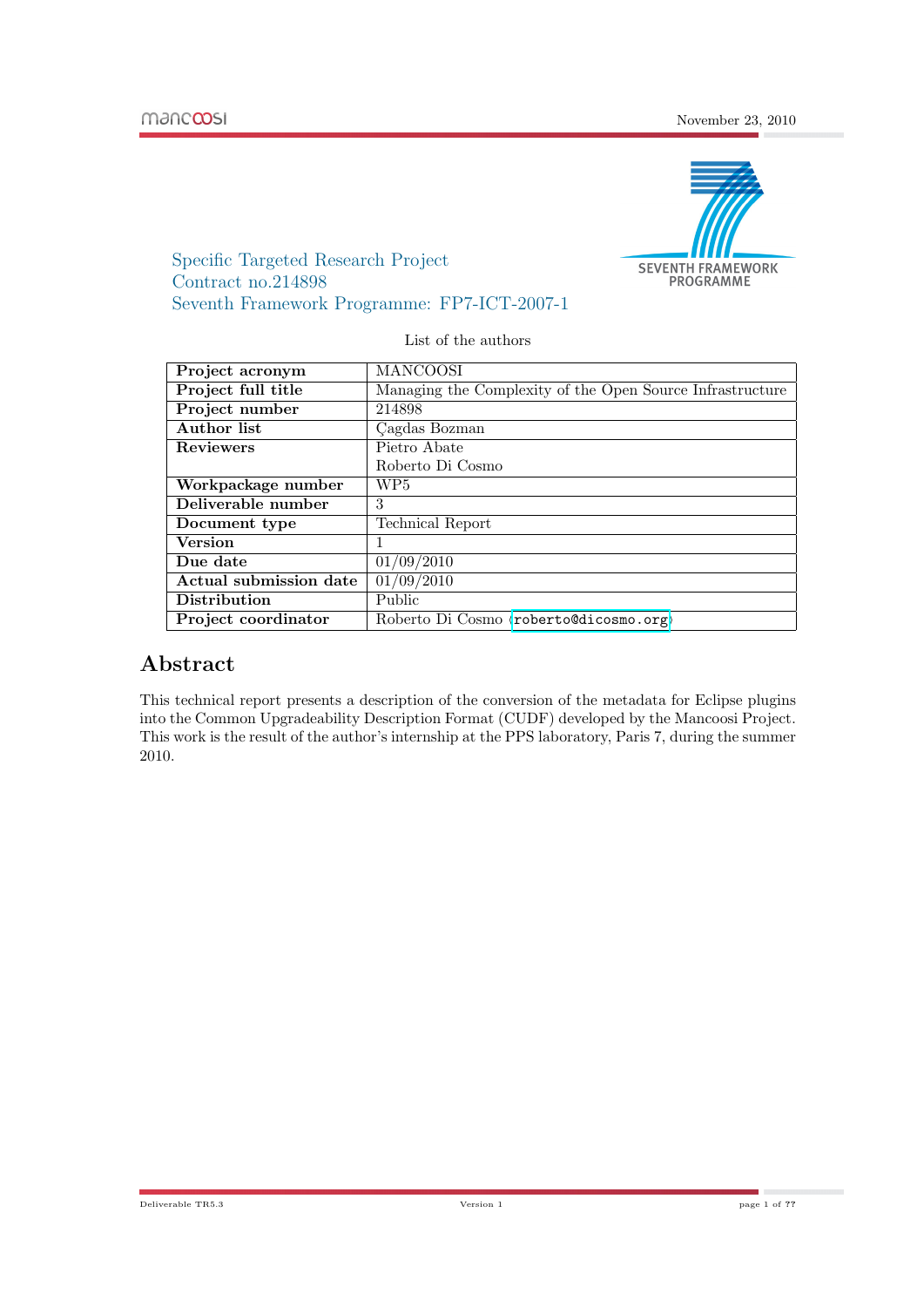# Contents

| $\mathbf{1}$   | Introduction                                                                                                                                                                        | 3                                                                                |  |  |  |  |
|----------------|-------------------------------------------------------------------------------------------------------------------------------------------------------------------------------------|----------------------------------------------------------------------------------|--|--|--|--|
| $\bf{2}$       | 3<br>Eclipse p2                                                                                                                                                                     |                                                                                  |  |  |  |  |
| 3              | Eclipse plugins<br>3.1<br>3.2                                                                                                                                                       | $\boldsymbol{4}$<br>$\overline{4}$<br>$\overline{4}$                             |  |  |  |  |
| 4              | Common Upgradeability Description Format (CUDF)                                                                                                                                     | 5                                                                                |  |  |  |  |
| 5              | P <sub>2</sub> metadata translation<br>5.1<br>5.1.1<br>5.1.2<br>5.2<br>5.2.1<br>P2 comparison function and CUDF version mapping $\dots \dots \dots \dots \dots \dots$<br>5.3<br>5.4 | 6<br>$\overline{7}$<br>$\overline{7}$<br>$\overline{7}$<br>$8\,$<br>8<br>9<br>10 |  |  |  |  |
| 6              | Using the converter<br>6.1<br>6.2<br>6.3<br>Translation algorithm $\dots \dots \dots \dots \dots \dots \dots \dots \dots \dots \dots \dots \dots \dots$                             | 10<br>10<br>11<br>11                                                             |  |  |  |  |
| $\overline{7}$ | Weather report                                                                                                                                                                      | 12                                                                               |  |  |  |  |
| 8              | Conclusion<br>15                                                                                                                                                                    |                                                                                  |  |  |  |  |
| 9              | Acknowledgements                                                                                                                                                                    | 16                                                                               |  |  |  |  |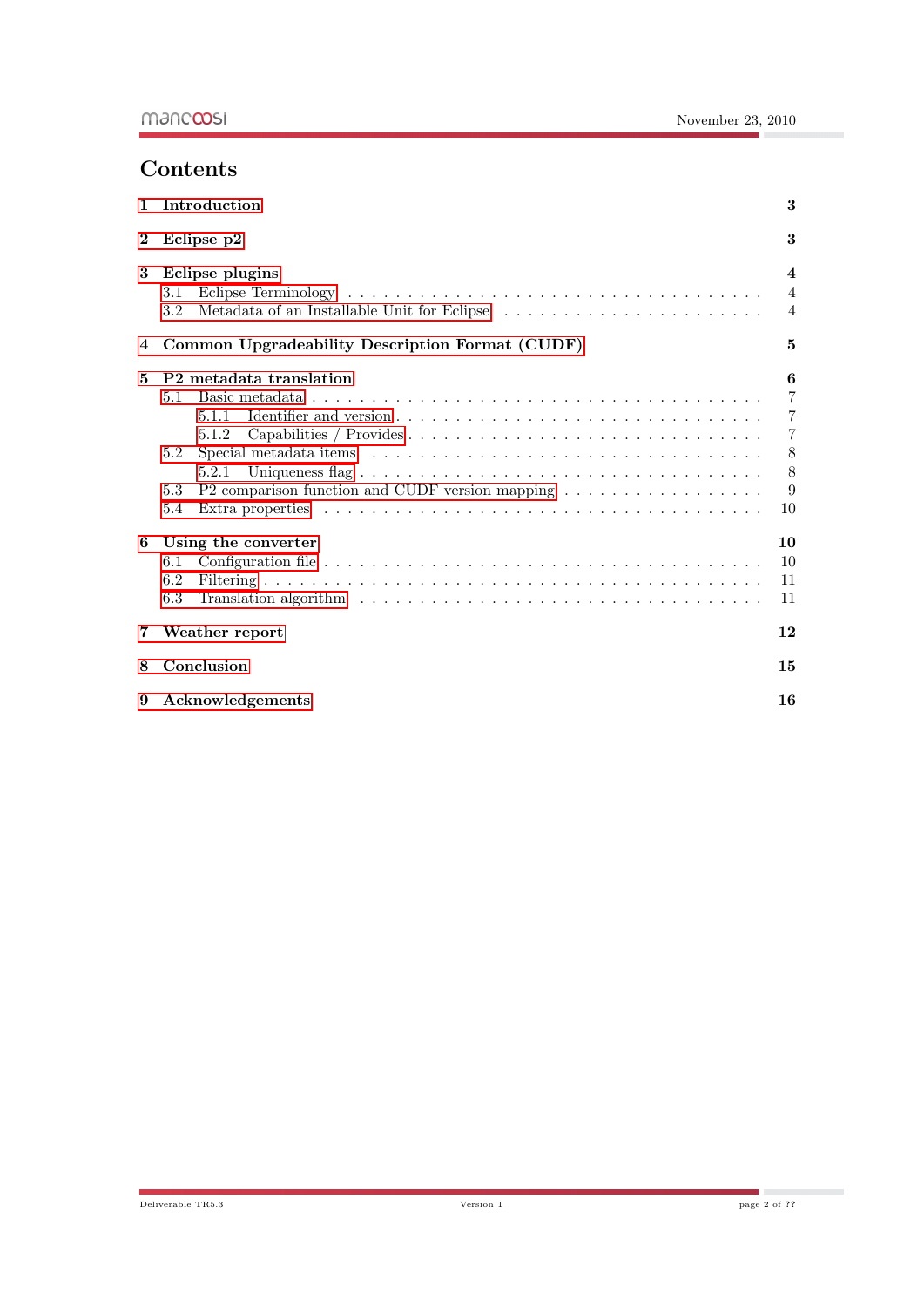## <span id="page-3-0"></span>1 Introduction

Modern software systems are deployed in the form of a collection of components from which the user may chose the software packages that they wish to install on their platform. This choice is not permanent: additional components may need to be added, others may require updates, and obsolete or unwanted components may get removed.

In the FOSSworld, the most common platforms are the so-colled GNU/Linux distributions, whose software components are commonly called *packages*. It is the job of the *distribution editor* to create and maintain a coherent distribution. Each distribution editor chooses their format of metadata that describes some abstract properties of the packages in their distribution. The most important pieces of information in the package metadata are the name and version number of a package, its requirements, what it conflicts with, and the features it provides. In the GNU/Linux world, two families of metadata formats are most commonly used: the RPM format which stems from the Redhat distribution, and the Debian format defined by the distribution editor of the same name. There are some important differences not only between these two families of metadata formats, but also between different instances of these as defined by different distribution editors. Even when syntactic similarities might lead to the impression that the formats are more or less the same there still might be an essential difference in the semantics of the metadata.

One of the objectives of the Mancoosi project is to build a database of problem reports regarding failed attempts to modify the installation status of the packages on the system. For this reason, a metadata format, specifically designed to be independent of each distribution's peculiarities, has been designed: CUDF, the Common Upgradeability Description Format.

The goal of this work has been to validate the generality and expressive power of CUDF by providing an encoding into CUDF of the metadata coming from an entirely different world, the Eclipse platform with its components called plugins.

As we will see, it is possible to encode with some effort all the peculiarities of the Eclipse metadata into CUDF: a converter implementing this encoding has been developed and made available.

This allows, as a benefic side effect, to apply to the Eclipse world all the tools and algorithms originally developed in the Mancoosi project for the GNU/Linux distributions, and in particular an Eclipse plugin weather service tracking daily the status of Eclipse plugins has been made available.

The report is structured as follows: we briefly recall the structure of the Eclipse plugin metadata in Section [3,](#page-4-0) and the main characteristics of the CUDF format in Section [4;](#page-5-0) then we detail our translation in Section [5](#page-6-0) and we give some examples of the information that can be presented using the Eclipse plugins Weather Service in Section [7.](#page-12-0)

# <span id="page-3-1"></span>2 Eclipse p2

Eclipse is a multi-language software development environment comprising and integrated development environment (IDE) and an extensible plugin system. It is written in the Java programming language and it is today used both to write software development tools and rich client applications. On important feature of eclipse from the early stage of development was its module platform to integrate and share third party components easily. The success of eclipse quickly highlight the necessity of a stable framework to handle plugins. During eclipse evolution, the system handling the plugin mechanism has evolved from a custom component able to handle hundreds of different plugins (Update Manager) to a full blow distribution platform able to handle thousand different plugins with complex interdependencies (Eclipse p2). Eclipse is based on the OSGi is a specification of a service platform where a bundle is a unit of modularization that is comprised of Java classes and other resources which together can provide functions to end users. As of Eclipse 3.0, the Runtime is fully based on the OSGi notion of bundle which in the rest of the document we will use as a synonym of plugin. The development of the eclipse p2 provisioning platform addressed three main problems.

The first challenge was to handle homogeneously the way OSGi and eclipse based application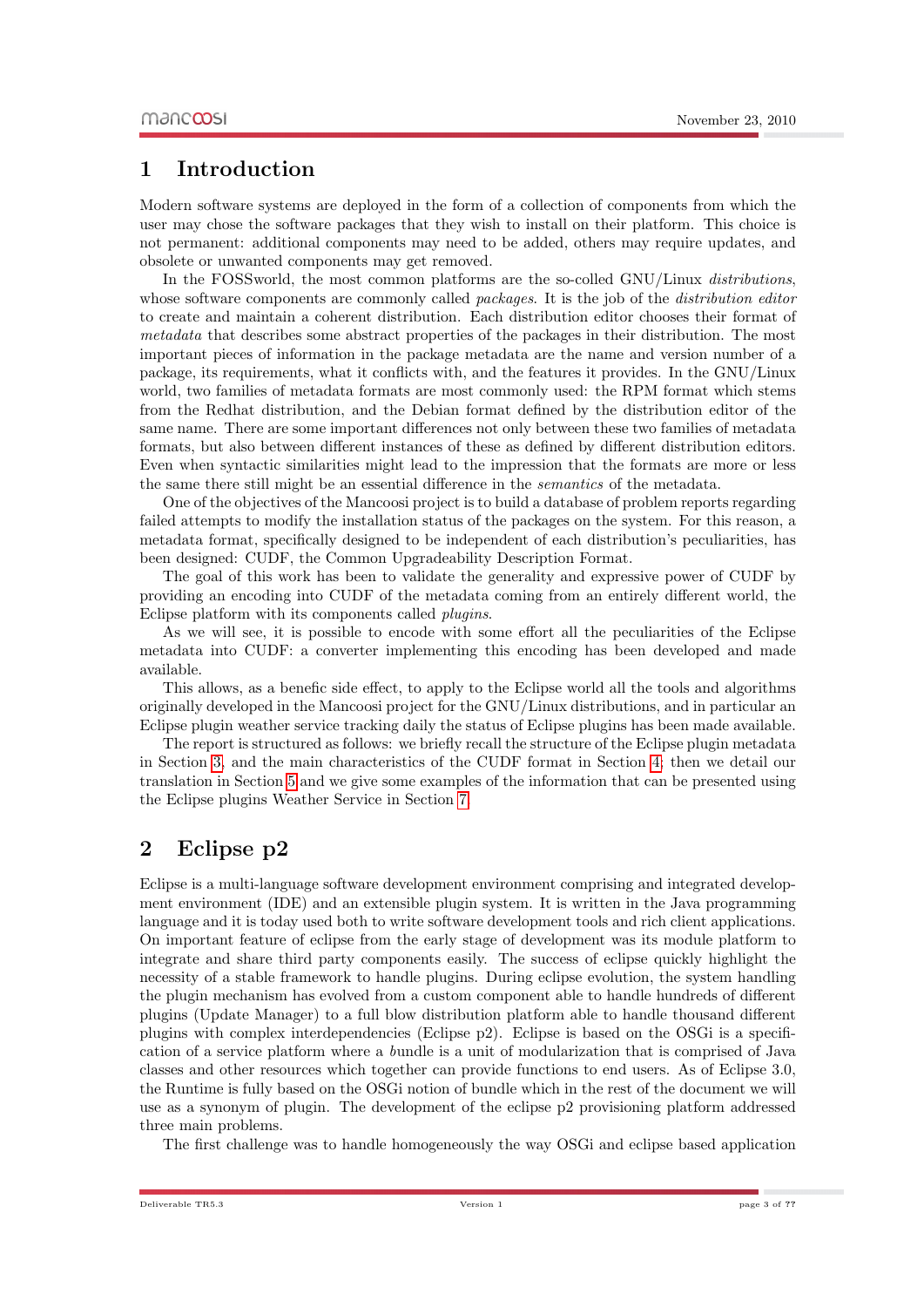were to interact with the environment The second was to provide a provisioning platform able to cope with different scenarios such as official repositories and private repositories with different release cycles The third challenge was to provide a simple solution to install and upgrade plugins with Eclipse avoiding the so called "plugin hell". The Eclipse p2 provisioning platform was released with Eclispe Galileo.

Our work is based on the infrastructure of the p2 component of Eclipse. One of the main objective of our work is to convert p2-metadata to cudf in order to facilitate its analysis with the tools and algorithms developed for the Mancoosi problem. The software itself was developed as an eclipse plugin directly using the p2 API.

# <span id="page-4-0"></span>3 Eclipse plugins

The components in the Eclipse platform are called *plugins* or *installable units*. Eclipse plugins are structured bundles of code and/or data that contribute functionality to the system. Functionalities can be contributed in the form of code libraries, platform extensions, or even documentation. Plug-ins define extension points, well-defined places where other plug-ins can add additional functionalities.

## <span id="page-4-1"></span>3.1 Eclipse Terminology

In order to make it easier for the reader, we provide a concise summary of the Eclipse terminology used in this report.

- Equinox p2 is a component of the Equinox project. It provides a new provisioning system which replaces Update Manager mechanism to deal with Eclipse install, update and the installation of new functionality. This new provisioning system was introduce in the Eclipse 3.4/Ganymede release.
- Installable Units (IUs) are metadatas which describe things that can be installed, updated or removed. As we say before, they are metadata, they are not things, hence they do not contain the actual artifacts but have essential information about them (e.g. names, version, etc). The bundle Jar is an artifact.
- Artifacts are the actual content and may be composed of other artifacts. Bundle JARs and executable files are examples of artifacts.

Repository is a store of metadata or artifacts.

Profile are the target of install/management operations. They are a list of IUs that go together to make up a system.

## <span id="page-4-2"></span>3.2 Metadata of an Installable Unit for Eclipse

Eclipse installable units are composed of a list of key-values pairs. The concrete syntax used by the P2 platform is xml. In the following we give an overview of the principal fields describing an IU. An installable unit is completely determined by an identifier and a version. Other fields in the OSGi terminology describes dependencies and conflicts

Capabilities : a capability is the way for an IU to exports to other IUs what it has to offer. A capability is uniquely determined by a namespace, a name and a version.

Requirements : a requirement express dependencies among IUs. A requirement is represented by a namespace, a name and a version range<sup>[1](#page-4-3)</sup>.

<span id="page-4-3"></span><sup>&</sup>lt;sup>1</sup>A version range is expressed by two number separated by a comma and surrounded by an angle bracket, meaning value included, or a parenthesis, meaning value excluded.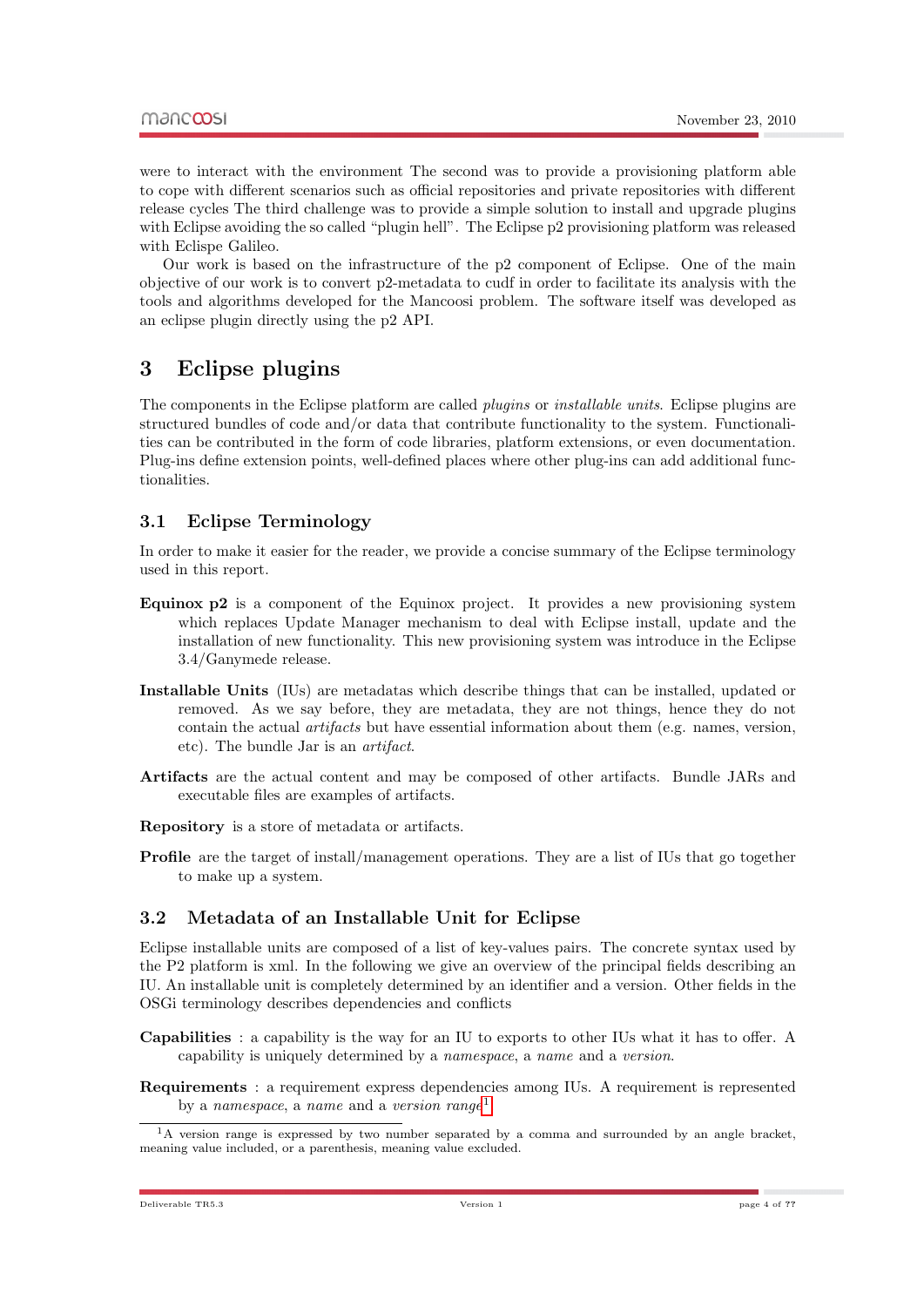Dependencies among IUs must be expressed through capabilities: a particular IU may list in its requirements a set of (versioned) capabilities, that maybe fulfilled by installing one of the IUs that provides them.

A requirement can be associated to a filter (See section ??) to enable or disable it depending on the environment where the IU will be installed. It can also be optional meaning the failing to satisfy the requirement does not prevent the IU from being installable.

- Filter indicates in which contexts an IU can be installed. Typical filters are used to express variants of the Eclipse platform (on which OS it runs, with which GUI, etc.)
- Singleton : the singleton flag specifies if it is possible to install to plugins with the same identifier at the same time.
- Update : the identifier and a version range identifying predecessors to this IU. Making this relationship explicit allows us to deal with the IUs being renamed or avoid undesirable update paths.

In Figure [3.2](#page-5-1) we provide a little example of the metadata for Eclipse installable units, showing some of the typical combinations of values one find in an Eclipse plugin repository.

```
\langleunit id='org.eclipse.core.net.linux.x86' version='1.0.0.120080521'>
          . . .
       <provides size='5'>
         \langleprovided namespace='org.eclipse.equinox.p2.iu'
                     name='org.eclipse.core.net.linux.x86'
                     version=' 1.0.0.120080521'/>
          . . .
       \langle/provides>
       \langlerequires size='1'>
         <r e q ui r e d namespace=' o s g i . bundle '
                     name='org.eclipse.core.net'
                     range='1.1.0' />
          . . .
       \langle requires
       <filter>(\&; (osgi.os=linux) (osgi.arch=x86))\langle filter>
 \langle unit
```
Figure 1: content.xml

# <span id="page-5-1"></span><span id="page-5-0"></span>4 Common Upgradeability Description Format (CUDF)

The Common Upgradeability Description Format (CUDF for short) is a common format used to abstract over distribution-specific details, so that solvers can be fed with upgradeability problems coming from any supported distribution. This format is specially designed for the purpose of self-contained problem description[\[4\]](#page-17-0).

A Cudf file is composed by three elements: a preamble, a package universe and a request.

The preamble specify global information about the CUDF document that contains it. A CUDF document must contain at most one preamble information.

A package universe contains a list of package stanza. Each stanza contains the description several facets of a package such as the package name, version, dependencies, conflicts and features declared by the package (provides).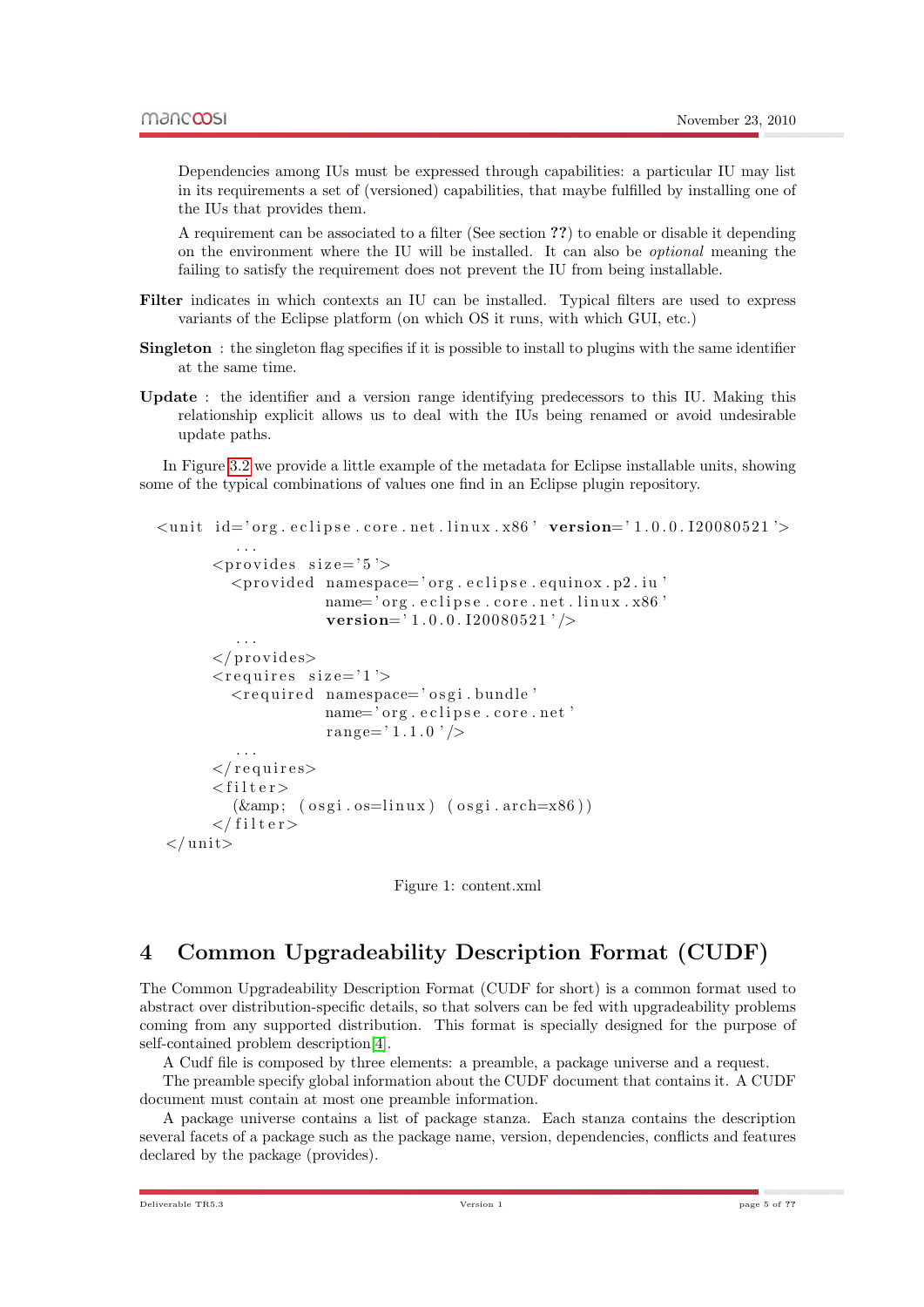#### mandoosi

```
package: car
version: 1
depends: engine , wheel , door , battery
installed : true
package: bicycle
version: 7
package: gasoline - engine
version: 1
depends: turbo
provides : engine
conflicts: engine, gasoline-engine
installed : true
package: gasoline - engine
version: 2
provides : engine
conflicts: engine, gasoline-engine
package: electric - engine
version: 1
depends: solar-collector | huge-battery
provides : engine
conflicts: engine, electric-engine
[ ... ]
request : ID1
install: bicycle, electric-engine = 1
upgrade: door, wheel > 2
```
The request stanza describes the user upgrade request that has been submitted to the package manager. The request can be either to install, remove or upgrade a package.

# <span id="page-6-0"></span>5 P2 metadata translation

In this section, we show how to encode all the relevant P2 metadata into a CUDF document: in many cases, the encoding is quite natural, but there are some cases that deserve special attention, like filters, the uniqueness and the greedy flags.

We also use the output format of Debian. This format contains less information than the document CUDF, it is more portable and compact. Indeed we will convert in this format only the following information:

- the package name
- the integer version
- the dependencies
- the conflicts
- the provides
- the recommends
- the suggests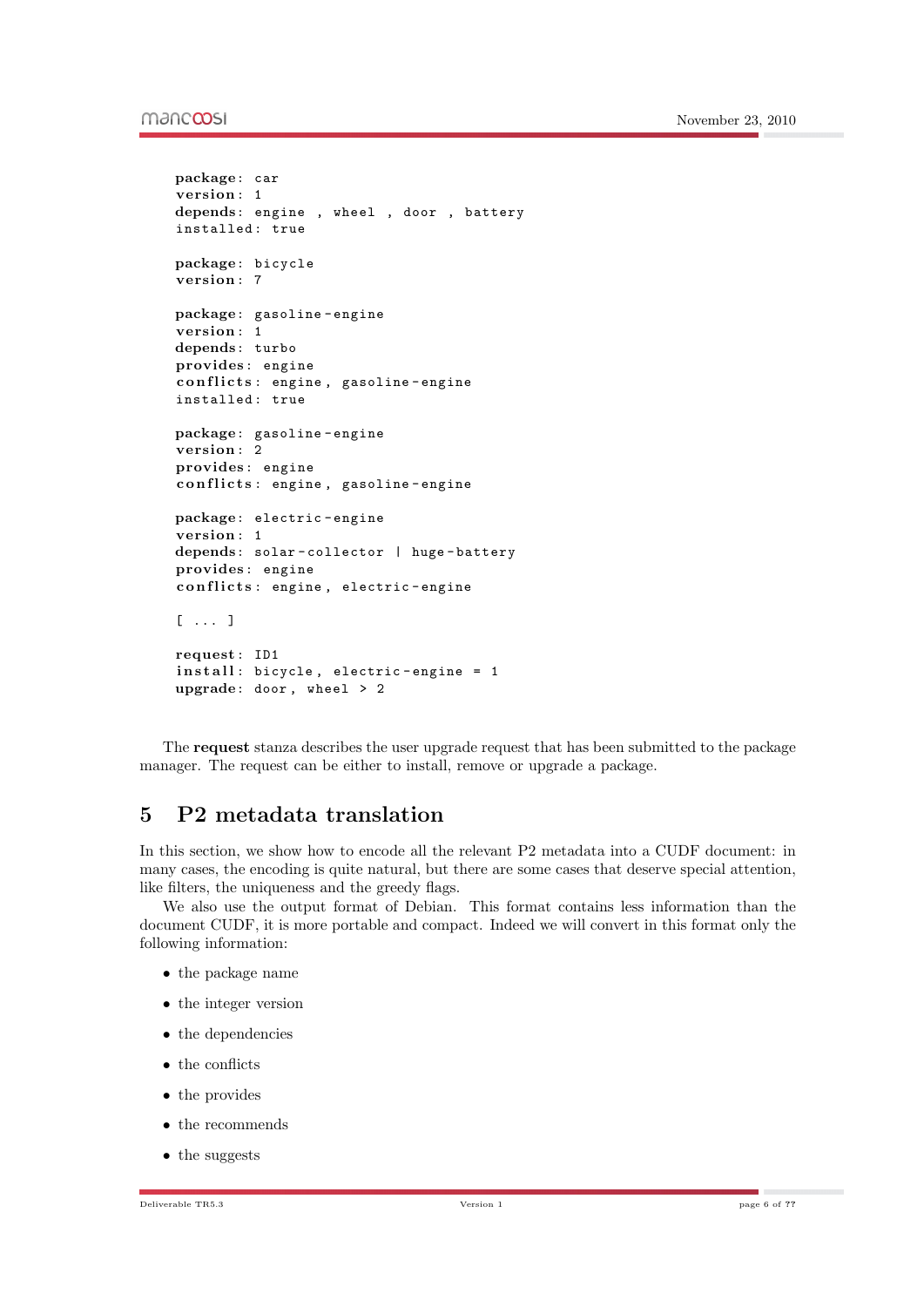• the source version of p2 metadata

This conversion is preferred when using the tool distcheck. Indeed it allows us to obtain a Yaml document with the integer versions transformed in the original  $p^2$  metadata's versions, which allows for better readability. Here is an example of a Yaml document obtained from the Debian format:

```
...
 -
```

```
package: org . eclipse . emf . rap . common . ui . source . feature . group
vers ion: 2.6.0. v20100914 -1218
status: broken
reasons :
 -
  missing :
   pkg :
    package: org . eclipse . emf . rap . common . ui . source . feature . group
    vers ion: 2.6.0. v20100914 -1218
    missingdep : A . PDE . Target . Platform_Cannot_be_installed_into_the_IDE ( >= 0.0.0)
```
...

Since filters are used only to distinguish among different Eclipse deployment platforms, their values actually correspond to the architecture specifications for GNU/Linux distributions, and we decided to follow the same approach of distributions: create a separate document for each architecture, holding the component metadata relevant for that architecture. As in GNU/Linux distribution one has different repositories for i386, hppa, arm, etc., in our treatment of Eclipse metadata we produce different documents for each combination of values found in the filters.

The enablement filter is of the form of an LDAP filter. Filters evaluation are done against a set of valued variables called an "evaluation context". Here are some examples of filters found in Helios release:

```
(ospi.os=linux) (ospi.os=win32) (ospi.os=macosx)(\&(\text{osgi. arch=x86})(\text{osgi. os}=win32)(\text{osgi.ws}=win32))(\& ( \sigma osgi . os=macosx ) ( \sigma osgi . ws=cocoa ) ( | ( \sigma osgi . arch=ppc ) ( \sigma osgi . arch=x86 | ) )
etc....
```
#### <span id="page-7-0"></span>5.1 Basic metadata

#### <span id="page-7-1"></span>5.1.1 Identifier and version

The conversion of an identifier is quite easy. We just let the same identifier in the right property which is **package** (the package name).

Like P2 the key name/version (not source version here) is unique.

#### <span id="page-7-2"></span>5.1.2 Capabilities / Provides

A package can provides zero or more features. Installable Units advertise their features via eclipse capabilities. Capabilities are converted to CUDF as a list of pairs (name, version), where name is the encoding of the original namespace and identifier and version is the mapping of eclipse versions to CUDF versions.

For example capabilities like:

```
namespace=capns name=capn version = 0.0.0namespace=capns name=capn version=1.0.0is converted into:
provides: capns_capn = 1, capns_capn = 2
```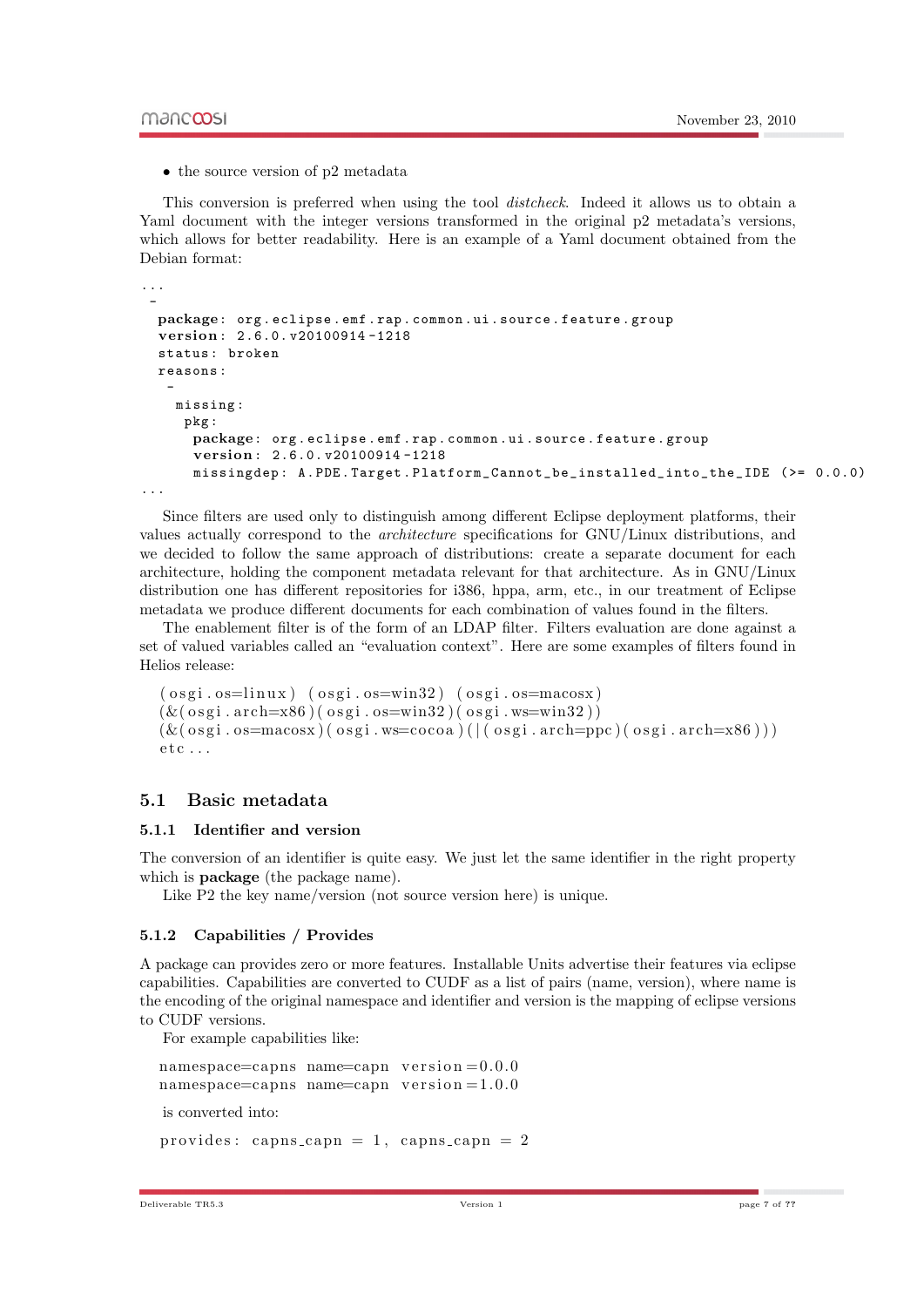#### <span id="page-8-0"></span>5.2 Special metadata items

#### <span id="page-8-1"></span>5.2.1 Uniqueness flag

IUs with the same identifier and with the singleton value set to false can be installed simultaneously. If the singleton flag is set to true, then only one IU with the same identifier can be installed.

This kind of constraint can be encoded in CUDF using the so called self conflicts. Then each time we will see a singleton flag set to true, we will add a self conflict.

Self conflict consist of adding the same package in its *conflicts* field. Indeed thanks to that, the package is in self conflict.

As this field indicates which packages cannot be co-installed, in any given installation, together with a given package, we will not install packages with the same identifier except himself. Hence we will have just one package with the same identifier.

Let's take an example:

package: p version: 1 depends:  $q \ge 2$ ,  $r \le 2$ conflicts: p

This is how we encode the self conflict.

Filter As explained above, each different filter  $F$  found in an Eclipse P2 repository is treated like:

- a suite is [here] *eclipse*
- a release is the name of different eclipse version. For example, you can have *ganymede*, galileo, helios, etc.
- an architecture is the same as in Debian. For example you have  $x86$ ,  $s390$ , ppc, etc.

We produce a different CUDF document  $D_F$  for each suite/release/architecture.

Hence, when we find a requirement  $R$  with a filter  $F$ , we add the requirement to the metadata for the document  $D_F$ , and we ignore it for all other documents.

For example, if the following requirement is found for an IU  $u$ ,

 $\sqrt{ }$  $\int$ 

 $\overline{\mathcal{L}}$ 

```
(os=linux) \rightarrow req
```
the encoding of req will be added to the translation of  $u$  only in the document corresponding to the architecture os=linux.

<span id="page-8-2"></span>Greedy It is a very different concept compared to what already exist in CUDF. It was added to control the addition of IUs as part of the potential IUs to install in order to satisfy a request. In other term, if greedy is set to true for a given IU, then we added all IUs in a pool of potential candidats which can satisfy the dependency of this IU. Else we just wait that other dependencies (its dependencies or others) bring in what is necessary for its satisfaction.

For more detailed please see the document written by Pascal Rapicault and Daniel Le Berre: "Dependency Management for the Eclipse Ecosystem: An Update" [\[3\]](#page-17-1).

To convert these non greedy requirements, we have three cases:

- First case regroup actually two cases: when optional value is set to *false* (it does not matter of the value of greedy). In this case this is a strong requirement (dependency). Then we use the depends field.
- Then when optional value and greedy value are both set to  $true$ , this is an optional case. Then we use the recommends [5.4](#page-10-3) field.

Deliverable TR5.3 Version 1 page 8 of ??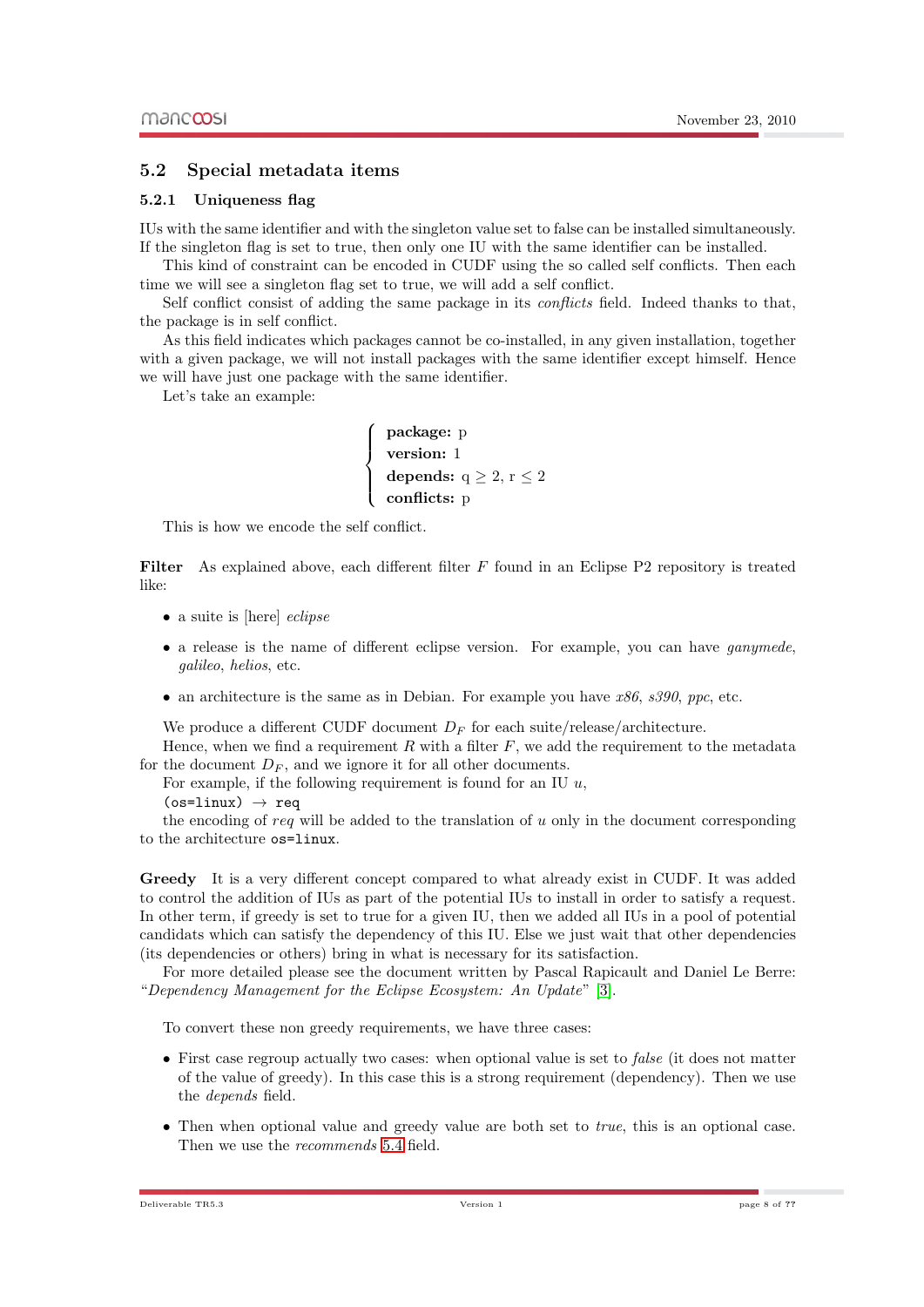• Finaly when the optional value is set to *true* and greedy value is set to *false*. This is the weakest requirement. Then we use the *suggests* [5.4](#page-10-4) field.

#### <span id="page-9-0"></span>5.3 P2 comparison function and CUDF version mapping

As we said previously, a version identifiers have four components:

- a major version
- a minor version
- a micro version
- a qualifier (optional)

Let's see some examples:

O.O.O < O.O.1 < 0.1.0 < 1.0.0 < 2.1.0.qualifier < 3.0.0.azerty

We can see the comparison function in org.osgi.framework.Version [\[2\]](#page-17-2): public int compareTo(Version v)

According to java documention, a version  $A$  is less than a version  $B$  if the major component of A is less than B major version or if both of major components' are equals, then we do the same thing with the minor and the micro version and if the three are equals then we compare the qualifier component with the  $String_{\text{compareTo}}()$  [\[1\]](#page-17-3) function. See documention for more information [\[2\]](#page-17-2).

We produce a mapping from versions in Eclipse P2 metadata to CUDF in the standard way suggested for CUDF: we just order all the version of a component according to the Eclipse comparison function, and then we replace each version by its position in this ordering.

For example, consider the following metadata:

id: mancoosiIu version: 0.0.1

Capabilities:

```
namespace=a name=A version=0.0.0
namespace=a name=A version=1.0.0
namespace=b name=B version=2.3.4
```
Requirements:

```
namespace=b name=B range=[1.0.0, 3.0.0)
namespace=c name=C range=[1.0.0.azerty, 2.6.0]
namespace=c name=C range=[2.0.0, 4.0.0) optional=true
```
Then the version mapping to CUDF is as follows:

|                                                                          |  |                                                                                                                      |  | $\big(1.0.0.\text{azerty}\rightarrow 1$ |
|--------------------------------------------------------------------------|--|----------------------------------------------------------------------------------------------------------------------|--|-----------------------------------------|
| $A \begin{cases} 0.0.0 \rightarrow 1 \\ 1.0.0 \rightarrow 2 \end{cases}$ |  | $\mathrm{B}\, \begin{cases} 1.0.0\, \rightarrow\, 1\\ 2.3.4\, \rightarrow\, 2\\ 3.0.0\, \rightarrow\, 3 \end{cases}$ |  | $2.0.0 \rightarrow 2$                   |
|                                                                          |  |                                                                                                                      |  | $2.6.0 \rightarrow 3$                   |
|                                                                          |  |                                                                                                                      |  | $4.0.0 \rightarrow 4$                   |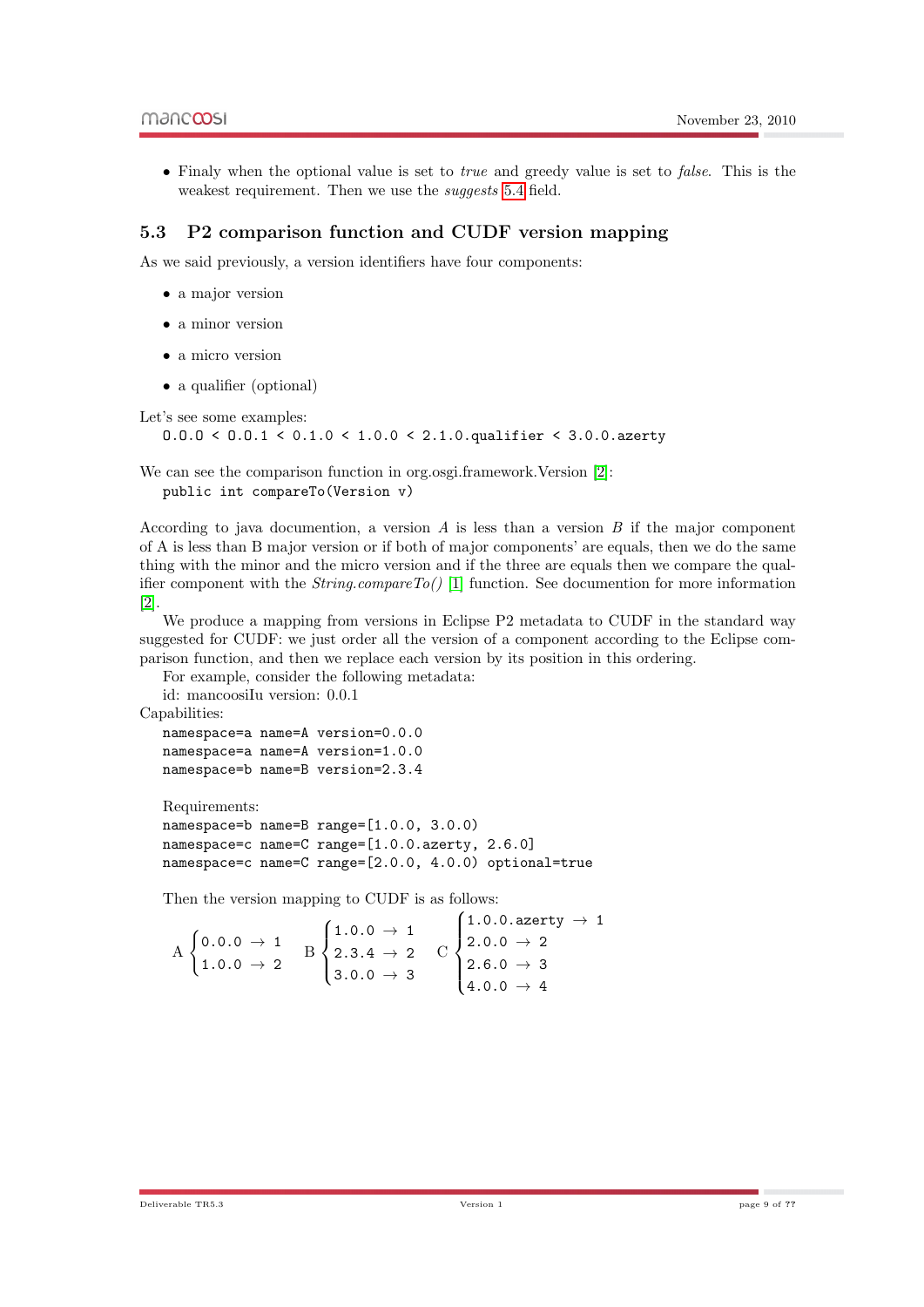After the conversion, we have:

 $\sqrt{ }$  $\begin{array}{c} \hline \end{array}$  $\begin{array}{c} \hline \end{array}$ package: mancoosiIu version: 1 provides:  $aA = 1$ ,  $aA = 2$ ,  $bB = 2$ depends:  $bB \ge 1$ ,  $bB < 3$ ,  $cC \ge 1$ ,  $cC \le 3$ recommends: cC  $\geq$  2, cC  $<$  4 conflicts: mancoosilu only if singleton flag is set to true eclipselastversion: true eclipsesourceversion: 0.0.1

### <span id="page-10-0"></span>5.4 Extra properties

We also add to the CUDF document a set of extra properties, that are useful for maintaining some additional information about the Eclipse P2 components in the CUDF translation.

eclipsesourceversion In order to maintain a mapping between P2 and CUDF versions, for each CUDF package we add an extra property named eclipsesourceversion of type string that contains the original P2 source version of the IU.

<span id="page-10-3"></span>recommends Dependencies which are optional. The solver will do the best to consider this field. This property's type is vpkgformula [\[4\]](#page-17-0).

<span id="page-10-4"></span>suggests When the optional flag is set to *true* and the greedy flag to *false*, the dependency is add to the suggests field. This property's type is vpkgformula [\[4\]](#page-17-0).

eclipsegreedydeps Only greedy [5.2.1](#page-8-2) dependencies are in this field. This property's type is vpkgformula [\[4\]](#page-17-0).

eclipselastversion This property's type is boolean. For an IU with differents versions, this flag allows to know which one is the last version of the set.

eclipsecategory For each IU we add an extra property named eclipsecategory of type boolean that contains the category status of an IU. If an IU is a category then this field is set to true.

eclipsegroup For each IU we add an extra property named eclipsegroup of type boolean. If an IU is a group then this field is set to true.

eclipsefragment For each IU we add an extra property named eclipsefragment of type boolean. If an IU is a fragment then this field is set to true.

eclipsepatch For each IU we add an extra property named eclipsepatch of type boolean. If an IU is a patch then this field is set to true.

## <span id="page-10-1"></span>6 Using the converter

## <span id="page-10-2"></span>6.1 Configuration file

To start converting some IUs, you will need to write a configuration file. The concrete syntax of the file is the ini format [?]. Here are the differents sections of this configuration file.

Deliverable TR5.3 page 10 of ??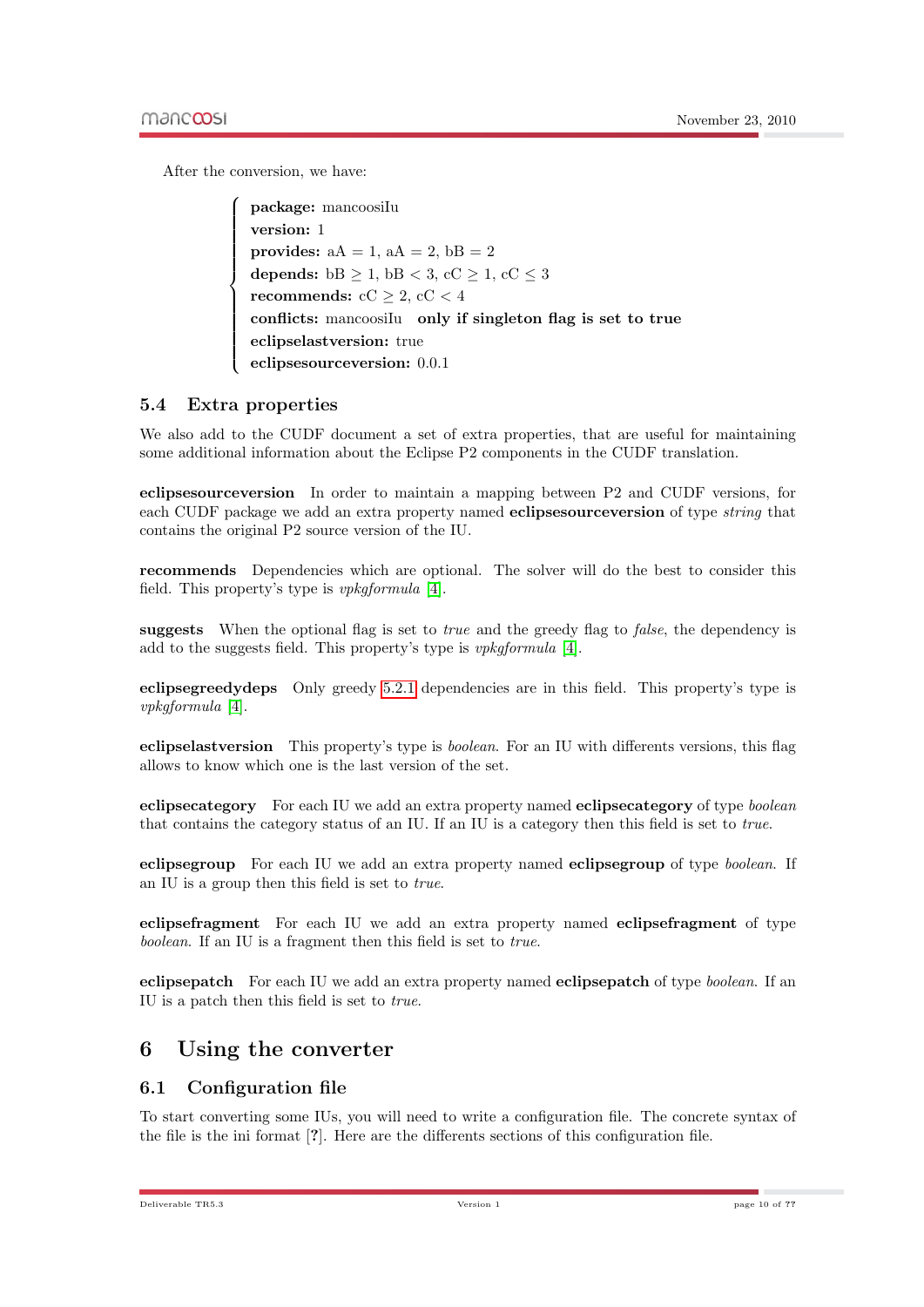**Comments:** same as ini files  $('; ' and '#')$ 

Release: it is a string identifier of the release like galileo, ganymede, helios, ...

- Context: the key/value 's have to be like n= property1:value1, ..., propertyN:valueN where n is a integer and  $N \geq 1$
- **Baseline:** the key/value 's have to be like baseline= repos1, ..., repoN where x is an ID and  $N \geq 1$

Main: the only key/value has to be exactly like main= main\_repository

Options contains all optional property describe below.

**Checkonly:** the key/value 's have to be like checkonly= package1, ..., packageN where x is an integer and  $N > 1$ 

Outdir: the path to the output directory. This field is optional.

Format: this is the output files' format. The value is deb and cudf.

Distcheck: this is the path to distcheck launcher.

Example:

```
\# This is a comment :-)
\lceil context \rceilb as eline=http://download.eclipse.org/releases/helios/
\text{main}=\text{http://download.eclipse.org/releases/helios/}r e l e a s e = h e l i o s
1 = \text{osgi} \cdot \text{os} : \text{win32}, \text{osgi} \cdot \text{ws} : \text{win32}, \text{osgi} \cdot \text{arch} : x862 = \cos g i \cdot \cos : \text{linux}, \text{osgi.ws:} g t k[ options]
```

```
check ou t=no
outdir = /path / to /my / outputdirector y /form at =deb
```
#### <span id="page-11-0"></span>6.2 Filtering

As we said above, we filtered each document per context. The most used filters are illustrated in the figure below [2.](#page-11-2)

|  | os: linux win32 macosx hpux solaris aix etc. |  |  |
|--|----------------------------------------------|--|--|
|  | arch: x86 x86_64 ppc ppc64 sparc etc.        |  |  |
|  | ws: gtk win32 carbon cocoa motif etc.        |  |  |

<span id="page-11-2"></span>Figure 2: Most common filters in p2 metadata

#### <span id="page-11-1"></span>6.3 Translation algorithm

The translation algorithm is as follows.

First before starting the translation, we create a context and the document that will be create. will contain only the package which are on the context. Thanks to that there is no need to do something special to deal with filters. Then we continue in converting the *Preamble* stanza. In this first step we add all new properties like *eclipsesourceversion,recommends, suggests*, etc. with the right types (boolean, vpkgformula, etc.).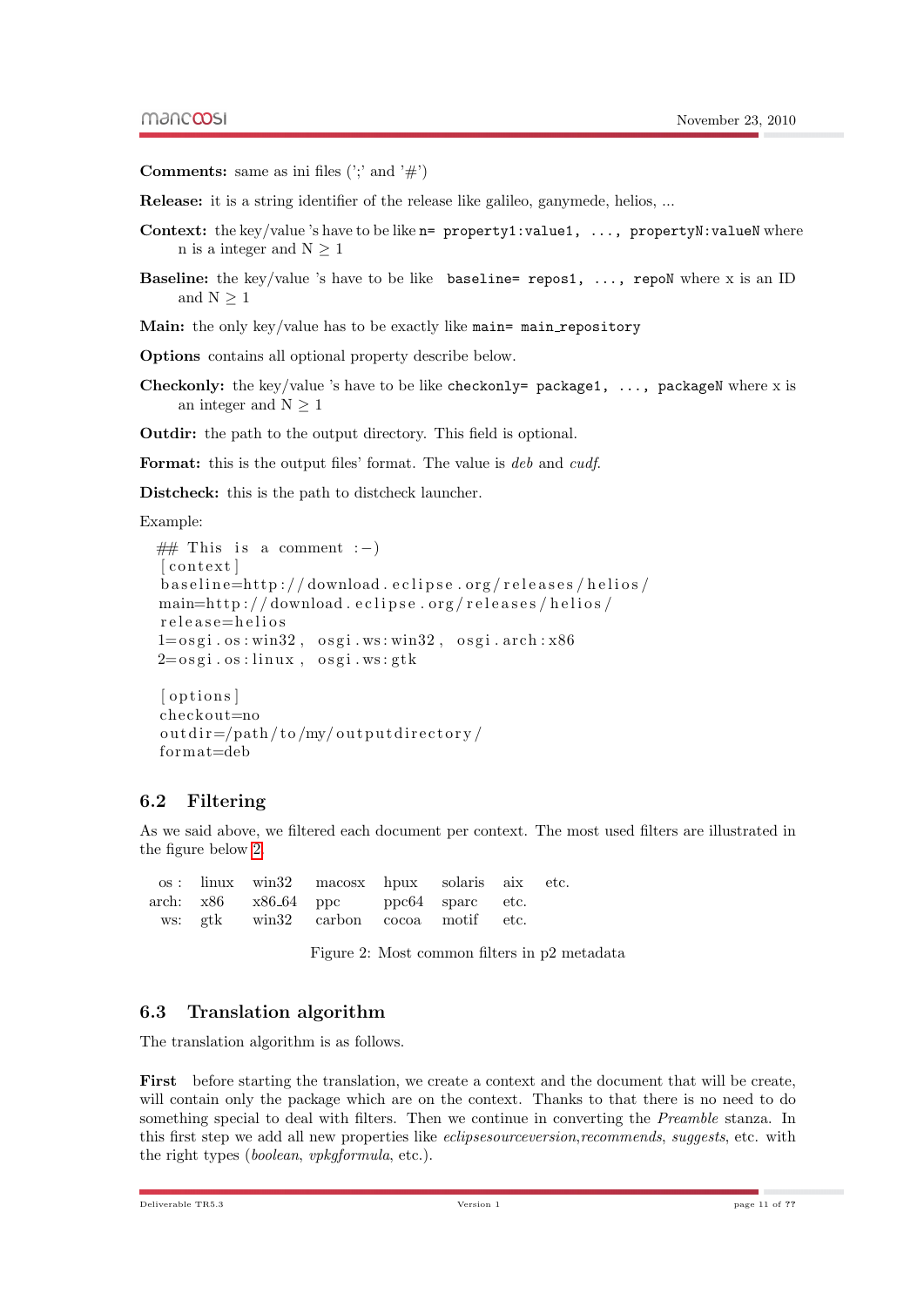Secondly we convert all packages (IUs). Before doing this, we check if the IU is really in the context created above. If the filter pass then we start the real conversion, i.e. conversion of the package name, the integer version, the source version, the self-conflict case, etc. We fill all the optional and not optional properties described above. Each IU and requirements have filters, so we use the same function which checks if the IUs or the requirements are on the context. If they are not, we just ignore them. Otherwise we start the translation. To deal with the integer versio, we have a special case. Before starting the conversion we scan all the IUs and we associate the right integer to each IU by ordering them with the comparison function [5.3.](#page-9-0)

As last step we finish by converting the request stanza if needed.

## <span id="page-12-0"></span>7 Weather report

One application we have wanted to use was the weather report. Indeed we inspired that application from debian weather report (http://edos.debian.net/weather/).

The "weather" of a given Debian-based distribution is an indication of how safe it is on a given day to attempt some package installation/upgrade. A "bad day" is a day in which a sensible percentage of that distribution repository is not installable due to unsatisfiable inter-package dependencies.

Then Eclipse weather is intended to indicate the state of plugins for every version of Eclipse. Indeed, we differentiate these different contexts for the different version of eclipse:

- Operating System (os)
- Window Screeners (ws)
- Architecture (arch)

First we use the cudf converter to generate a cudf document. Then we use the mancoosi tools: "distcheck".

After distcheck finished, a Yaml document is generate. This document contains all the necessary information to check the state of plugins for a version of eclipse. This document is then entered into the sqlite database that we use for the weather report. In fact the database contains the list of documents and the list of packages with the reasons for non installability. This step can be performed automatically using a cron.





Once the database completed, the pages are written with Django and are generated automatically. We will allow the search for os and/or ws and/or arch. We also will allow the ability to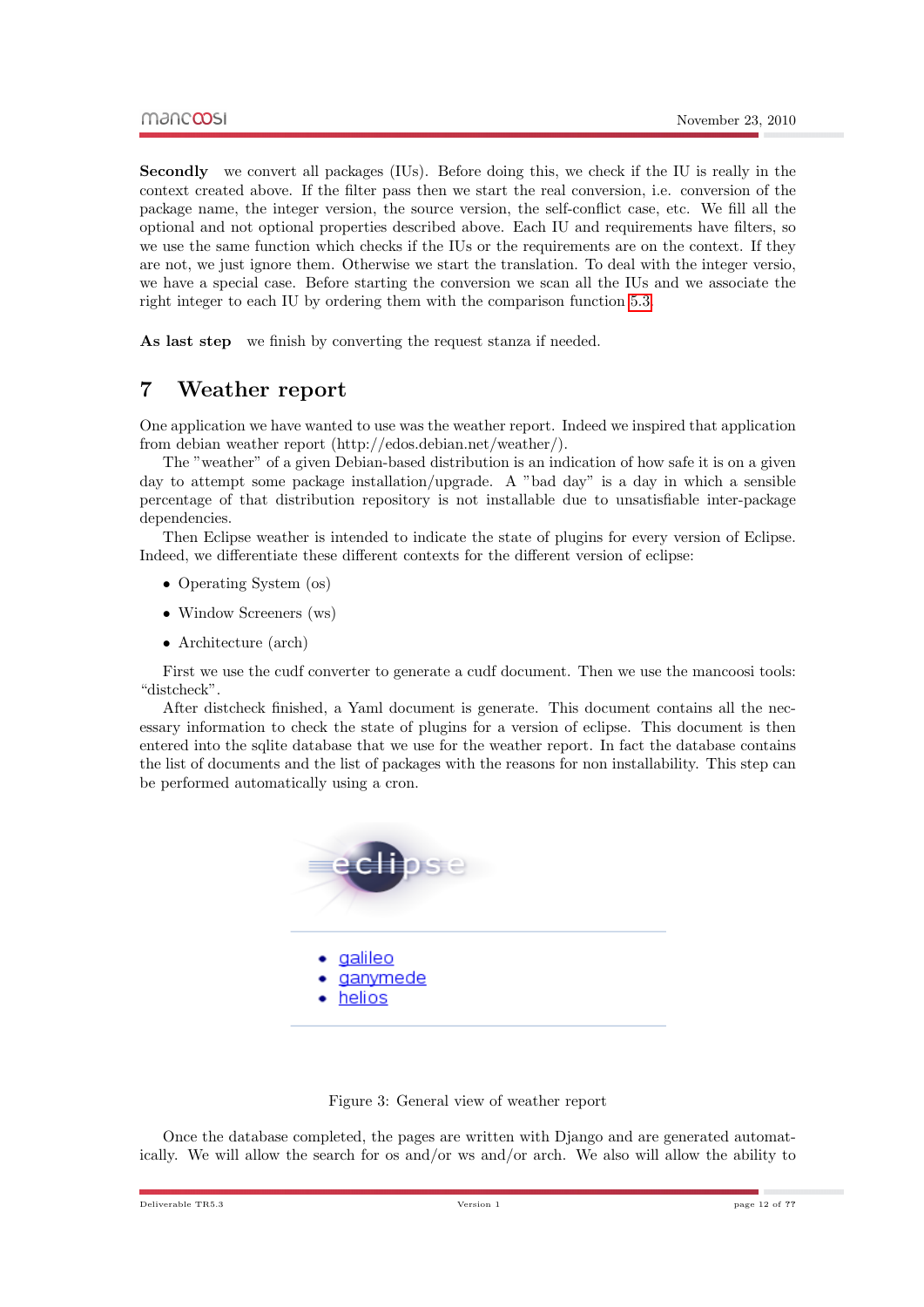search by date. Indeed, as each document is unique it will be easy to identify and retrieve each document by date. Here is an example of Eclipse helios:



# **Uninstallable Packages for helios**

- helios / aix ٠
- helios / hpux ٠
- helios / linux
- helios / macosx
- helios / solaris
- helios / win32 ٠

Figure 4: Example for Helios

Deliverable TR5.3 Version 1 page 13 of ??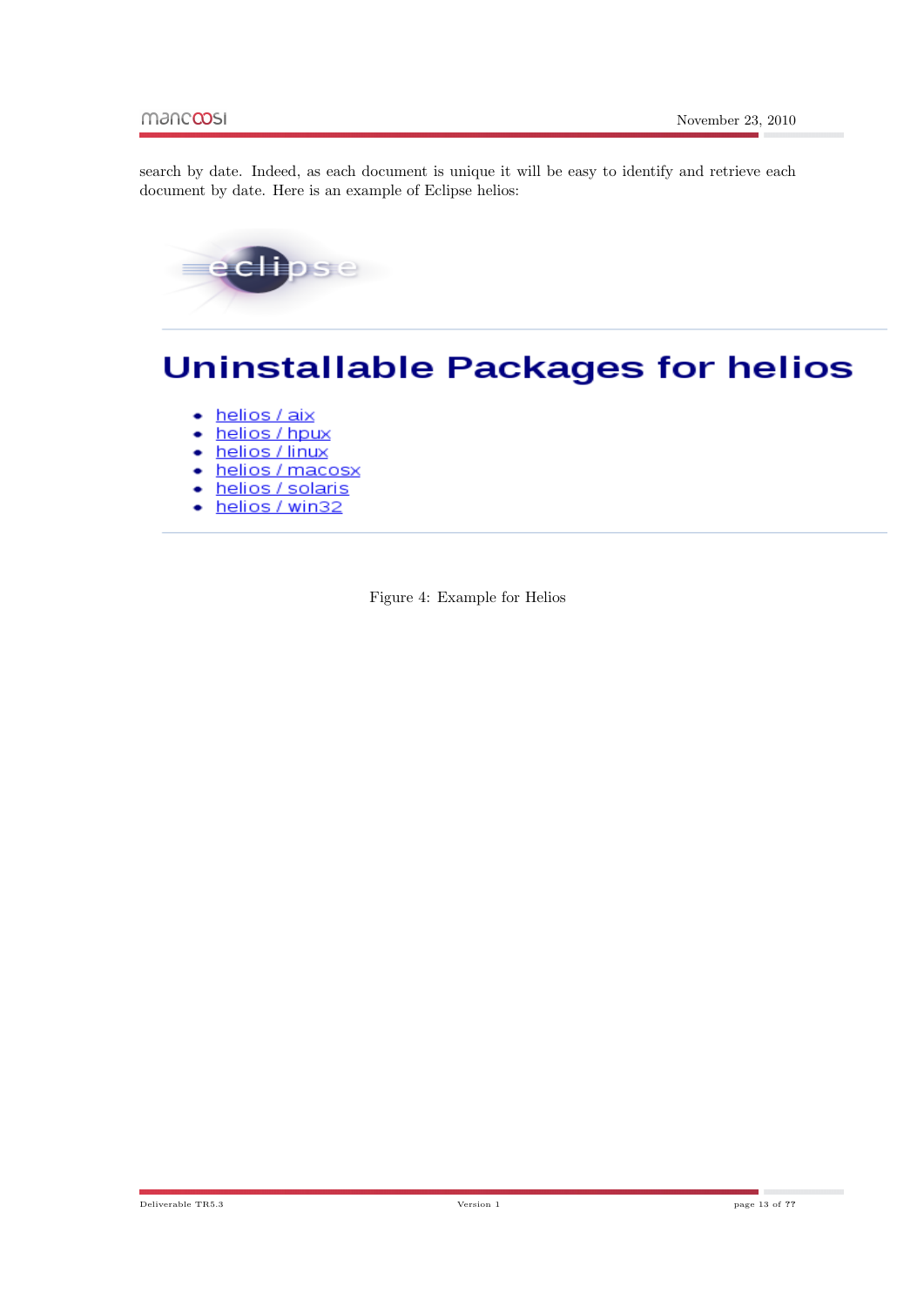the list of different architecture:



# Uninstallable Packages in Debian helios / linux

Clicking on the numbers in the table gives a detailed listing.

||gtk-ppc||gtk-ppc64||gtk-s390||gtk-s390x||gtk-x86||gtk-x86\_64||motif-x86| Date Oct. 20, 2010, 3:20 p.m. 18  $\overline{18}$  $\overline{\mathbf{18}}$  $\overline{18}$  $18$  $18$ 18  $\sqrt{\overline{\ln}/a}$  $\sqrt{\frac{1}{n}}$  $\overline{\overline{\mathsf{ln}/\mathsf{a}}}$  $\overline{\overline{\mathsf{h}/\mathsf{a}}}$  $\overline{\overline{\mathsf{h}/\mathsf{a}}}$  $\overline{\overline{\mathsf{ln}/\mathsf{a}}}$  $\overline{\overline{\ln}/a}$ 

No releases found.

Page 1 of 1

Page 1 of 1

Figure 5: Detailed view of a document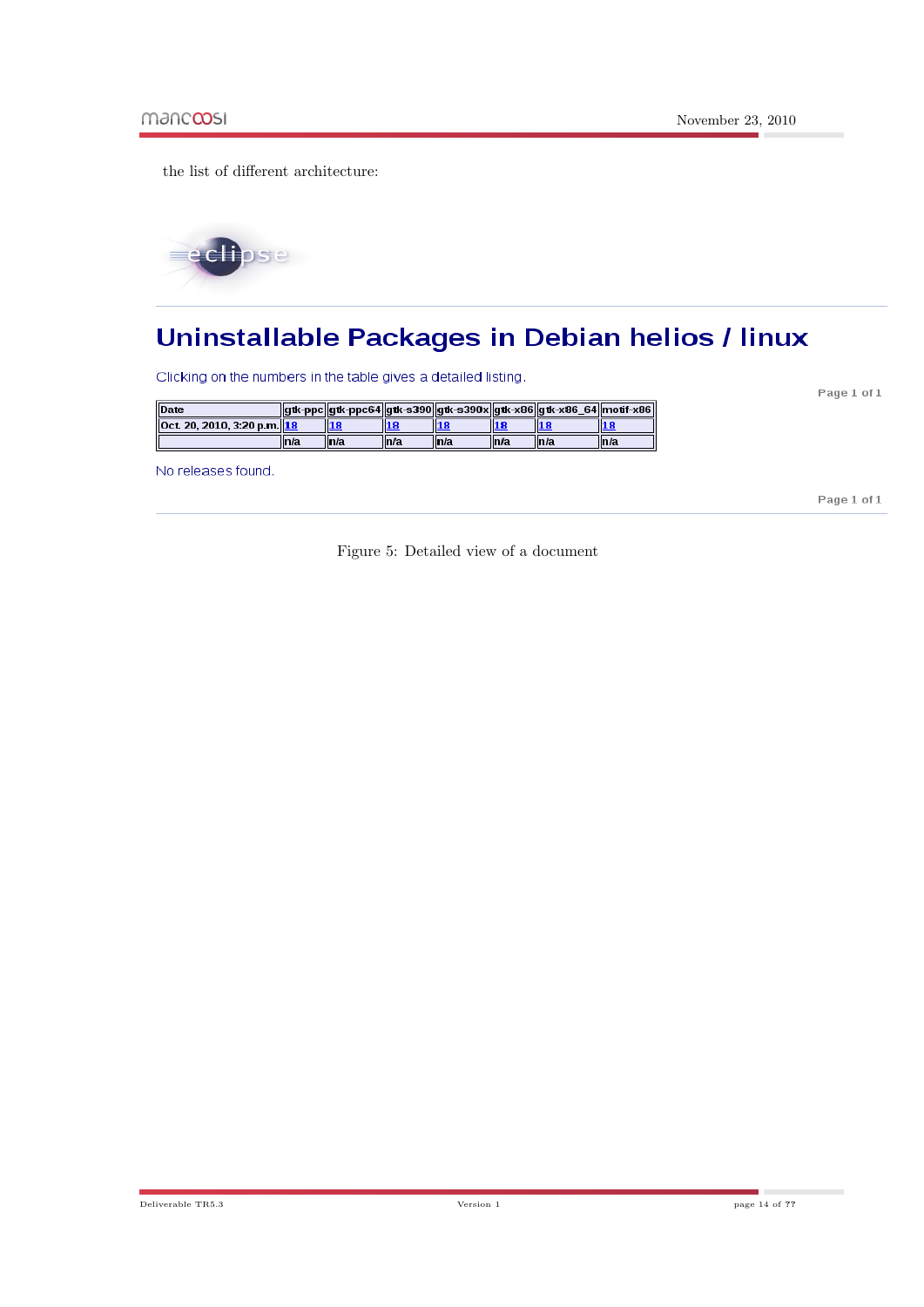and overview of detailed view of a document:

| Package                                                                                             | <b>Since</b>   | <b>Explanation</b>                                                                                                                                                                                                                                                                                                                                                                                                                                                                           |
|-----------------------------------------------------------------------------------------------------|----------------|----------------------------------------------------------------------------------------------------------------------------------------------------------------------------------------------------------------------------------------------------------------------------------------------------------------------------------------------------------------------------------------------------------------------------------------------------------------------------------------------|
| org.eclipse.emf.rap.common.ui.feature.group (= 2.6.0.v20100614-1136)                                | 20 / 10 / 2010 | missing.<br>pkg:<br>missingdep: A.PDE.Target.Platform Cannot 32 be 32 installed 32 into 32 the 32 IDE<br>$(>= 0.0.0)$<br>package: org.eclipse.emf.rap.common.ui.feature.group<br>version: 2.6.0.v20100614-1136                                                                                                                                                                                                                                                                               |
| org.eclipse.emf.rap.sdk.feature.group (= 2.6.0.v20100614-1136)                                      | 20/10/2010     | missing.<br>pkg:<br>nissingdep: A.PDE.Target.Platform_Cannot_32_be_32_installed_32_into_32_the_32_IDE<br>$(>= 0.0.0)$<br>package: org.eclipse.emf.rap.sdk.feature.group<br>version 2.6.0.v20100614 1136                                                                                                                                                                                                                                                                                      |
| EclipseRT 32 Target 32 Platform 32 Components (= 0.0.0.7S7k7CcLUTXrE_AobakKfk00O7b7) 20 / 10 / 2010 |                | <b>Dependency Graph</b><br>missing.<br>depchains:<br>- depchain:<br>- depends: org.eclipse.equinox.p2.iu org.eclipse.rap.runtime.sdk.feature.group<br>$(>= 1.3.1.20100915.2301)$<br>package: EclipseRT_32_Target_32_Platform_32_Components<br>version: 0.0.0.7S7k7CcLUTXrE_AobakKfk0007b7<br>pkq:<br>missingdep: A.PDE.Target.Platform Cannot 32 be 32 installed 32 into 32 the 32 IDE<br>$(>= 0 0 0)$<br>package: org.eclipse.rap.runtime.sdk.feature.group<br>version: 1.3.1.20100915-2301 |
| org.eclipse.emf.rap.edit.ui.source.feature.group (= 2.6.1.v20100914-1218)                           | 20 / 10 / 2010 | missing:<br>pkg:<br>missingdep: A.PDE.Target.Platform Cannot 32 be 32 installed 32 into 32 the 32 IDE<br>$(>= 0.0.0)$<br>package: org.eclipse.emf.rap.edit.ui.source.feature.group<br>version: 2.6.1.v20100914-1218                                                                                                                                                                                                                                                                          |

Page 1 of 1

## Not installable pluging in belies for linux Latk vOC, CA



Furthermore with Pydot, we suggest where possible, a png image of the path which is the cause of non installability of the package(Figure 4). It will be easier to visualize the path that can be sometimes quite long.



Figure 7: Detailed view of a package (dot file)

## <span id="page-15-0"></span>8 Conclusion

To conclude this project has been a great experience. We could use Mancoosi tools in a different context: Java world with Eclipse and its plugins.

One difficulty has been to limit the dependencies to Eclipse. Of course it always remain a dependency necessary for the proper functioning of cudf converter.

Once the cudf document obtained, we could have interesting results for eclipse plugins. Indeed it can be very interesting for Eclipse developers to check the states of plugins installability and at each stage of their development.

Finally we hope that the weather report will be very useful to Eclipse developers, perhaps even use in the Eclipse market.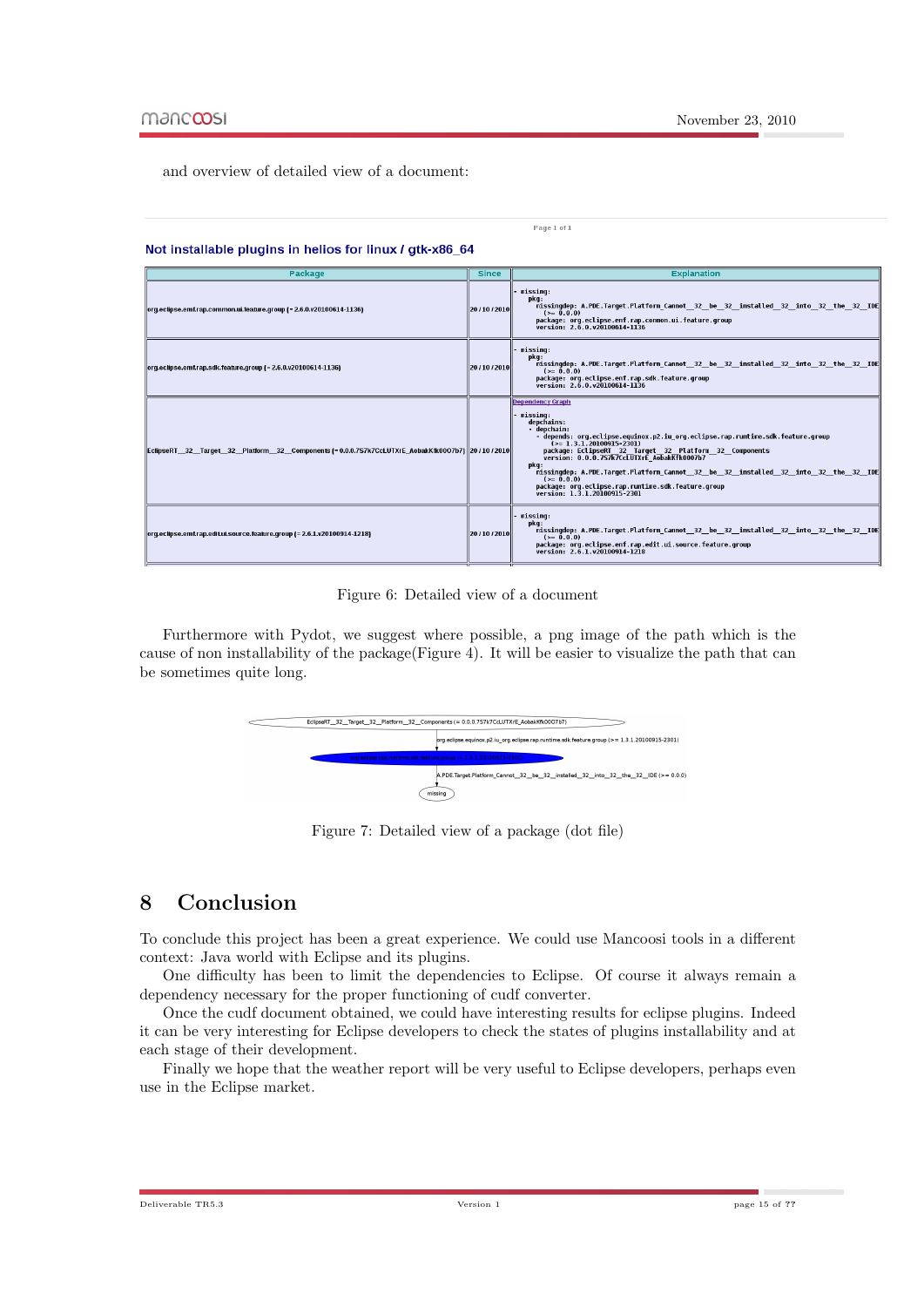# <span id="page-16-0"></span>9 Acknowledgements

#### Project coordinator

- Roberto Di Cosmo $<$ roberto@dicosmo.org $>$ 

### Mancoosi team

- $\bullet$  Pietro Abate  $\leq$ pietro.abate@pps.jussieu.fr>
- Stefano Zacchiroli <zack@pps.jussieu.fr>
- Jérôme Vouillon  $\langle$ jerome.vouillon@pps.jussieu.fr>
- Ralf Treinen <ralf.treinen@pps.jussieu.fr>
- Jaap Boender <jaap.boender@pps.jussieu.fr>

### Eclipse P2 team

• Pascal Rapicault  $\langle$  pascal@sonatype.com>